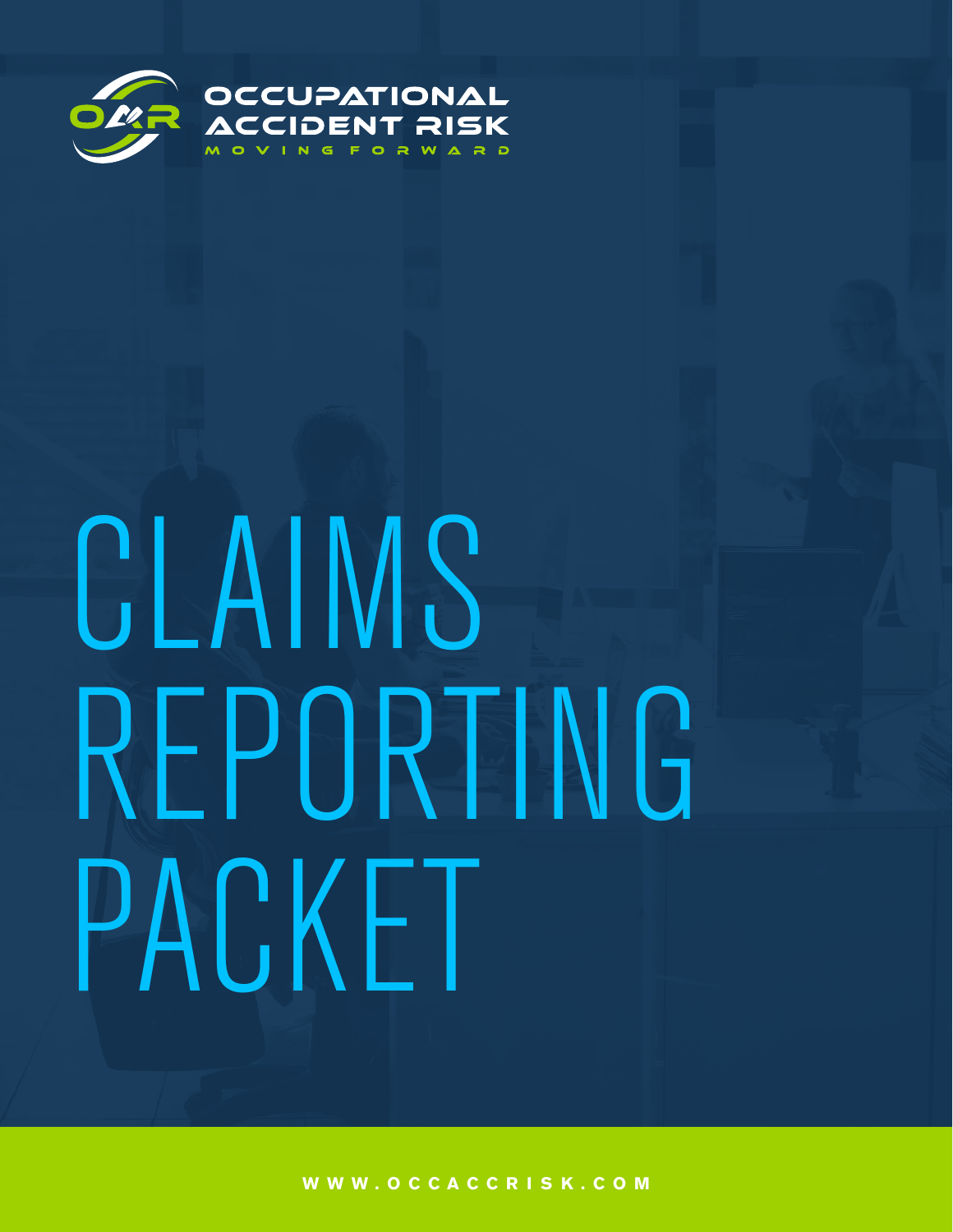

# **CONTACT US AT CLAIMS@OCCACCRISK.COM OR 877.467.7866 TO REPORT YOUR INJURY**

#### **If the injury is NOT a medical emergency:**

- 1.) Upon notification of an occurrence, an Accident Loss Notice should be completed. Do not delay in reporting the claim, even if you don't have all the information. You will be notified of any additional information needed. Submit forms via email at claims@occaccrisk.com or call 877-467-7866
- 2.) The injured employee should complete the Employee Statement.
- 3.) The HIPAA release should be signed.

FOR **24/7 EMERGENCY** INCIDENT REPORTING, CALL **210.316.3781**

**ALL MEDICAL BILLS SHOULD BE SUBMITTED TO:** OccAcc Risk, Inc. P.O. Box 2414 Boerne, Texas 78006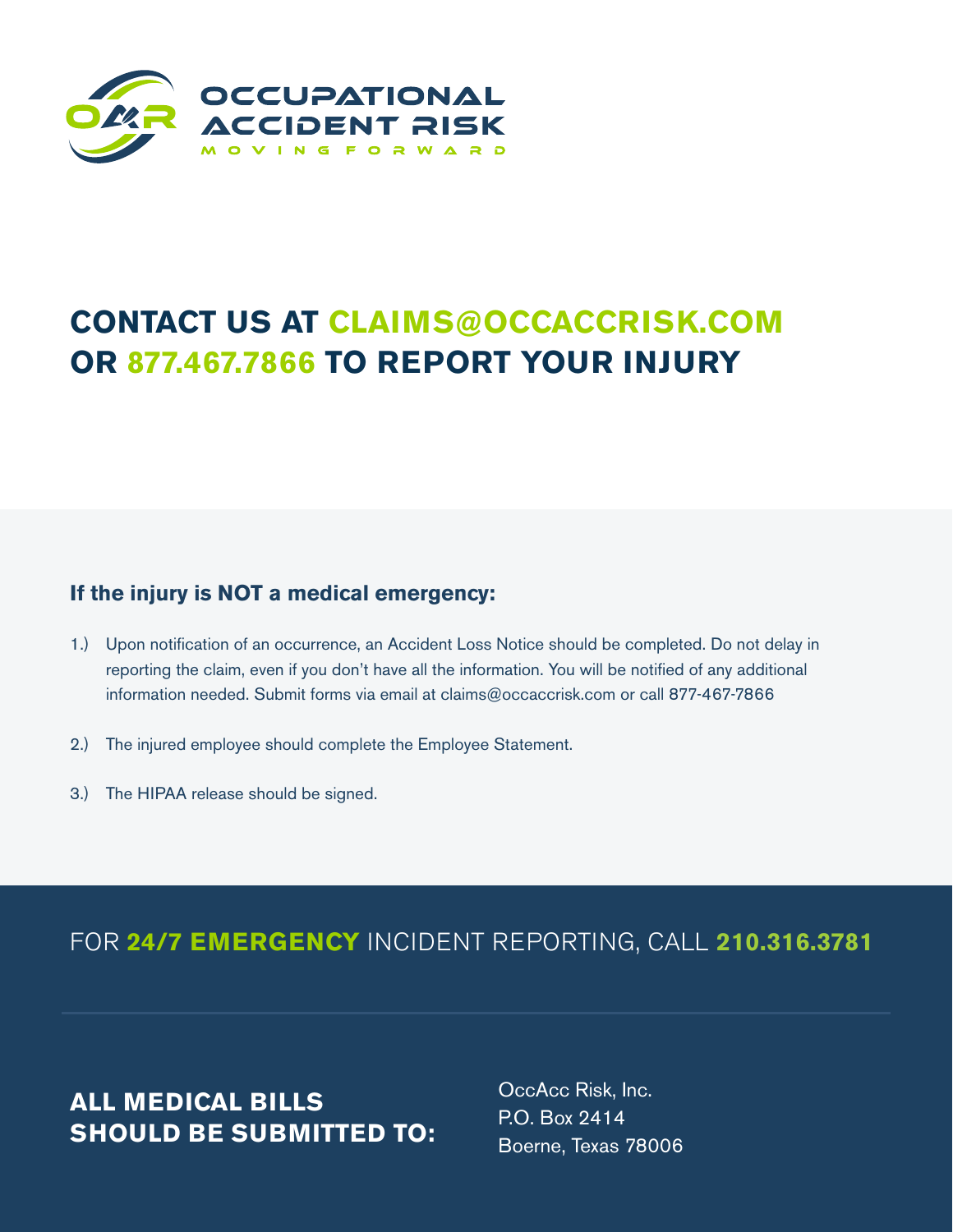## **INCIDENT REPORT**

Date:  $\sqrt{2}$ 

| Facility:         |           |
|-------------------|-----------|
| Location:         | Contact:  |
| Facility Phone #: | Fax $#$ : |

#### **EMPLOYEE INFORMATION**

| Employee's Name: |                    |
|------------------|--------------------|
| Address:         |                    |
| Phone #:         | Date of Hire: / /  |
| Occupation:      | Weekly Pay Rate:\$ |
| SSN:             | Date of Birth: / / |

### **ACCIDENT INFORMATION**

| <b>Time of Accident:</b><br>Date of Loss: | Date Lost Time Began:                                   |
|-------------------------------------------|---------------------------------------------------------|
| Date Returned to Work:                    |                                                         |
| Supervisor's Name:                        |                                                         |
| Address of Accident:                      |                                                         |
| Witness:                                  | Have you ever been treated for a similar injury? $YONO$ |
| Physician's Name:                         |                                                         |
| <b>Physician's Address:</b>               |                                                         |
|                                           |                                                         |
| <b>Description of Accident:</b>           |                                                         |
| <b>Nature of Injury (Body Part):</b>      |                                                         |

I certify that the above information is true and correct to the best of my knowledge. I understand that if I am declining medical treatment at this time that my Employer will not be responsible for any expense related to the Incident or any resulting injury. I further understand that I will not be eligible for benefits under the plan unless I receive medical care from an approved provider within 14 days from the date of incident.

| <b>Employee's Signature:</b> |
|------------------------------|
|------------------------------|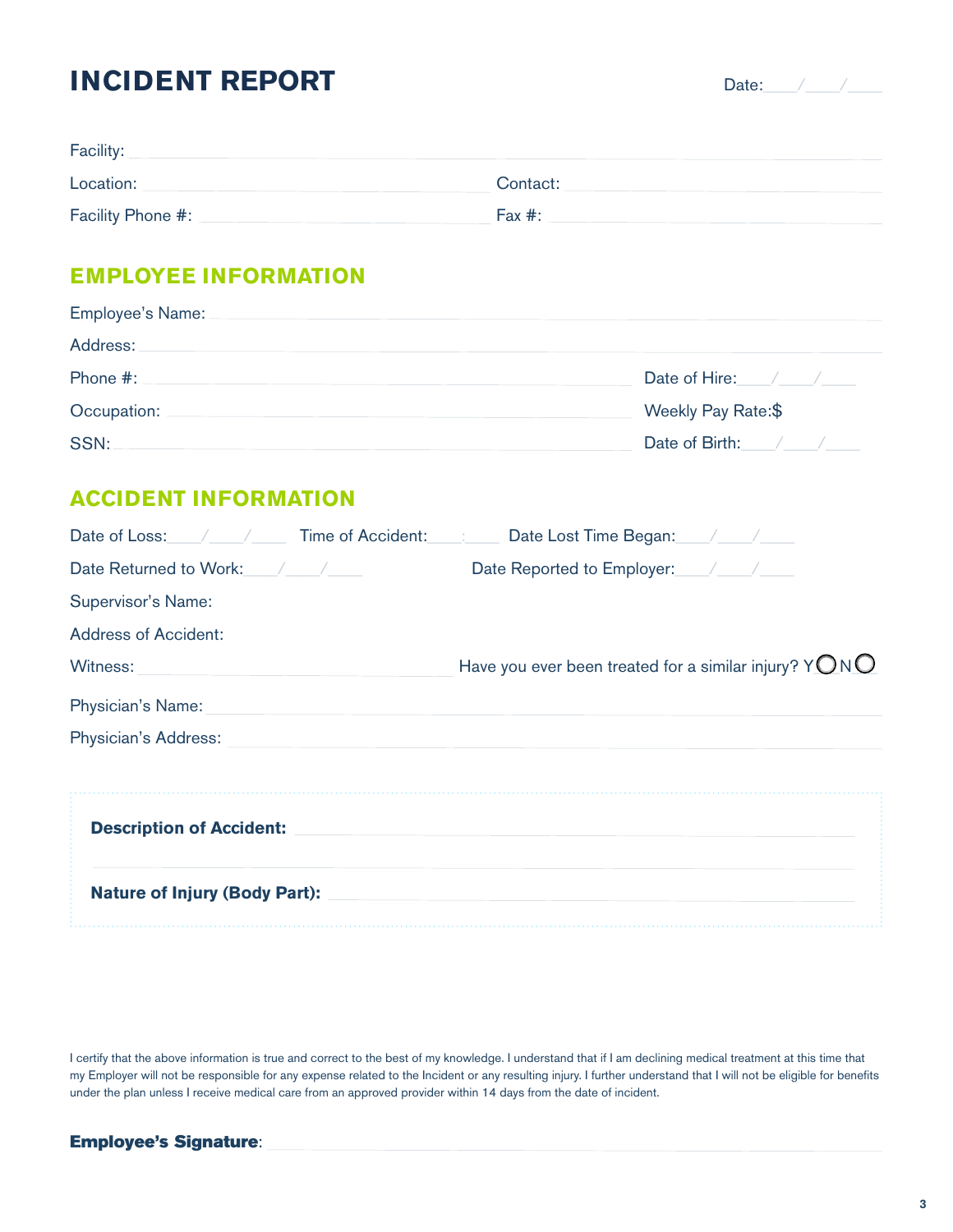# **EMPLOYEE STATEMENT**

| Department/Division: |                                 |
|----------------------|---------------------------------|
| Employee's Name:     |                                 |
| Address:             |                                 |
| Phone #:             |                                 |
| SSN:                 | Date of Birth:<br>$\frac{1}{2}$ |
|                      |                                 |

## **ACCIDENT INFORMATION**

| Where did the injury occur?                |  |  |  |  |
|--------------------------------------------|--|--|--|--|
| Describe Injury:                           |  |  |  |  |
|                                            |  |  |  |  |
|                                            |  |  |  |  |
| Area of Body Injured:                      |  |  |  |  |
| Witnesses? YONO Name(s):                   |  |  |  |  |
| Employee Job Title:                        |  |  |  |  |
| Supervisor's Name:                         |  |  |  |  |
| Job being performed at the time of injury: |  |  |  |  |
| Date Reported to Supervisor:               |  |  |  |  |

I certify this is a true and accurate report of the circumstances which occurred on the date of my injury stated above:

| <b>Signature of Injured Employee:</b> |  |  |  |
|---------------------------------------|--|--|--|
| Date:                                 |  |  |  |
| Witness(es):                          |  |  |  |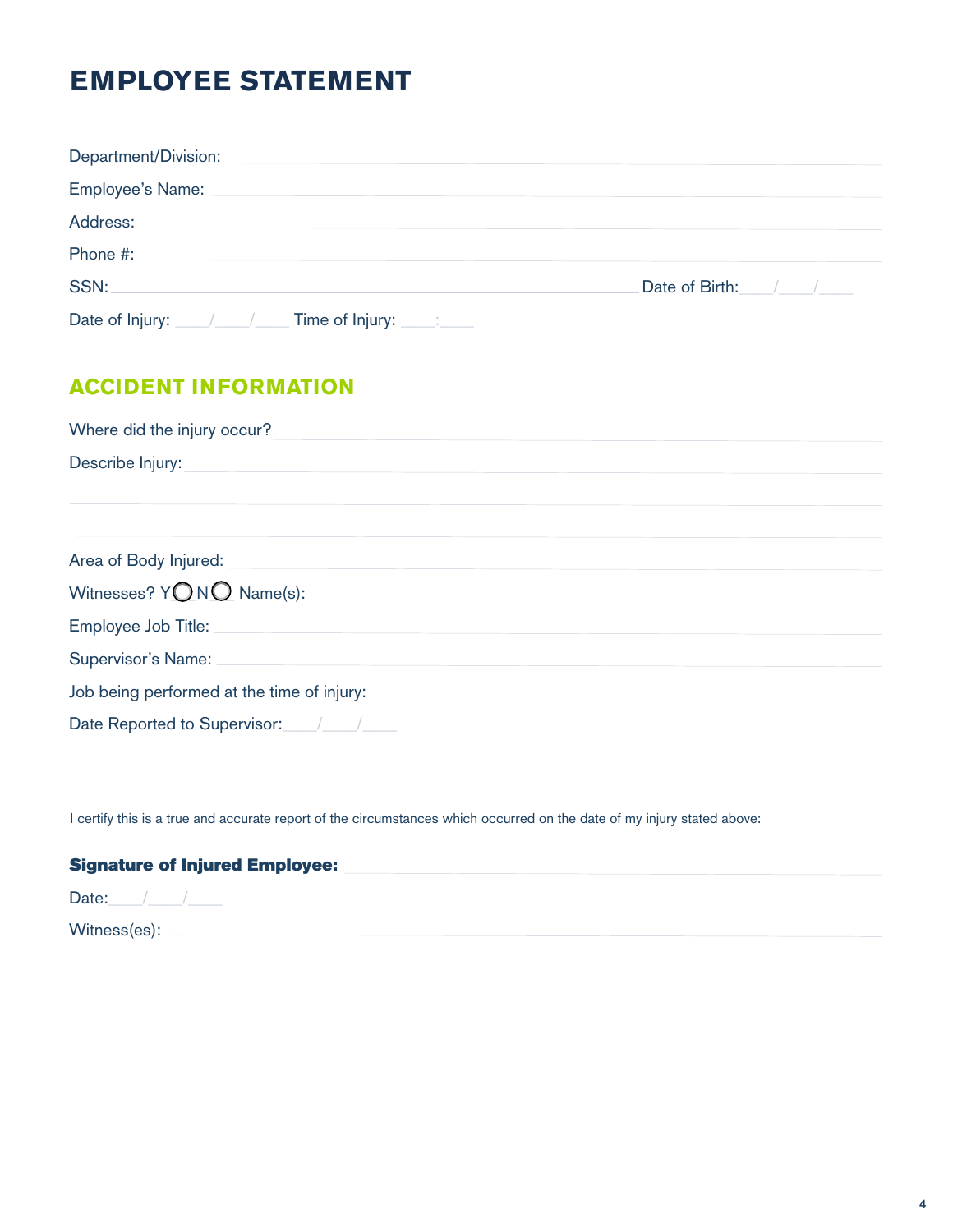## **SUPERVISOR STATEMENT**

| <b>Employee's Name:</b>                                 |                                                                                             |
|---------------------------------------------------------|---------------------------------------------------------------------------------------------|
| Where did the injury occur?                             |                                                                                             |
|                                                         |                                                                                             |
|                                                         | List witnesses and phone numbers, including anyone that may have knowledge of the incident. |
| Name:                                                   | Phone #:                                                                                    |
| Name:                                                   | Phone #:                                                                                    |
| Name:                                                   | Phone #:                                                                                    |
|                                                         | Did the employee lose work time due to alleged injury? $Y$ $\bigcirc$ N $\bigcirc$          |
| Did the employee go to the doctor? $Y \bigcirc N$       |                                                                                             |
|                                                         | Did the employee go to the doctor on their own? $Y \bigcirc \overline{N}$                   |
| Doctor's Name:                                          |                                                                                             |
| <b>Hospital Name:</b>                                   |                                                                                             |
| Phone #:                                                |                                                                                             |
|                                                         | Has the employee returned to work? $Y \bigcirc NQ$ (as of date of this report)              |
| How long is the employee expected to be off work?       |                                                                                             |
| <b>What happened?</b> (Describe fully what took place.) |                                                                                             |
|                                                         |                                                                                             |
|                                                         | Date Reported to Supervisor: \___/ \___/ Time Reported to Supervisor: \____:                |
| Investigated by:                                        |                                                                                             |
| Title:                                                  |                                                                                             |
| Phone #:                                                | Date:                                                                                       |

#### Supervisor's Signature: 2008 2009 2010 2020 2021 2022 2023 2024 2022 2023 2024 2022 2023 2024 2022 2023 2024 20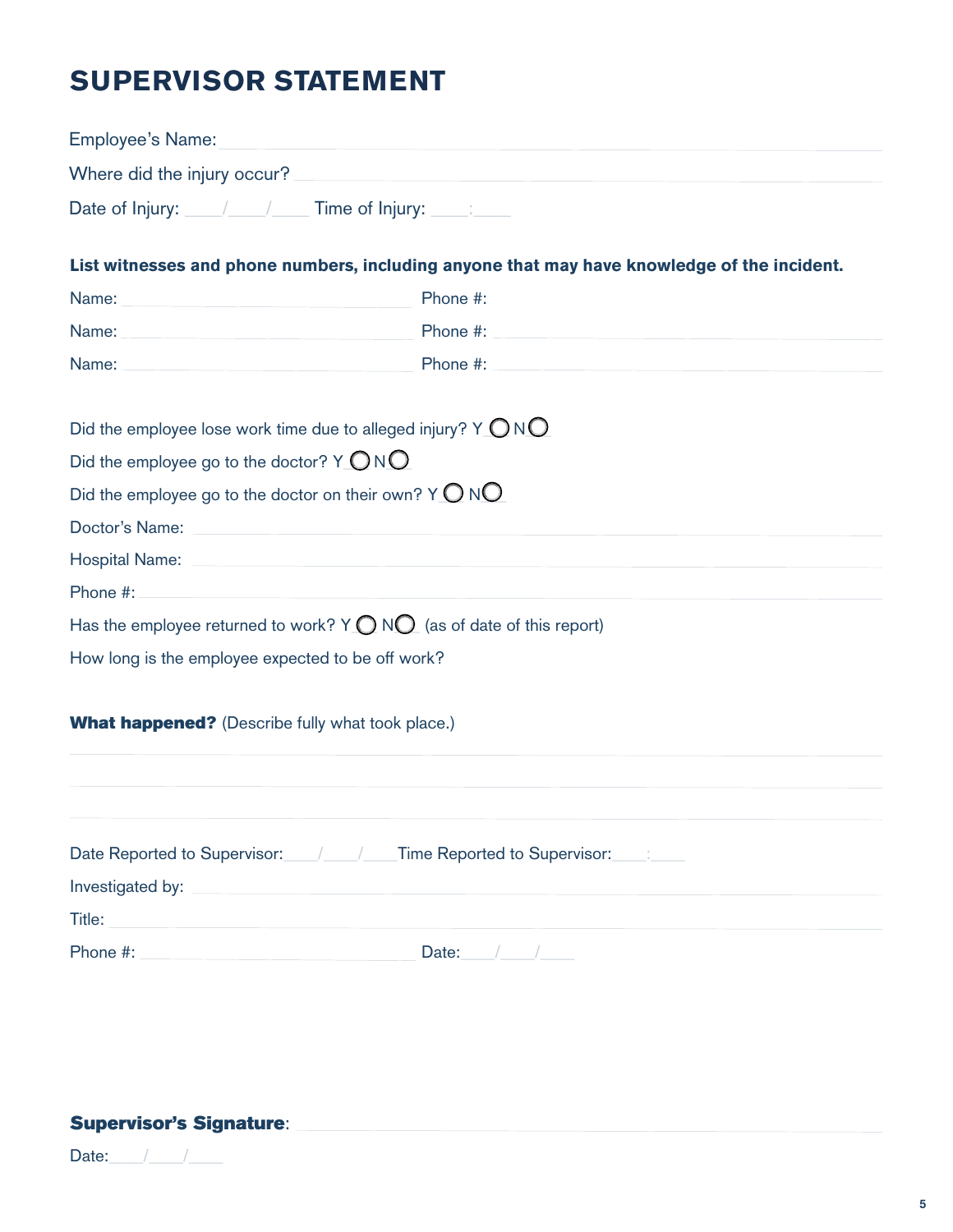# **WITNESS STATEMENT**

| Injured Employee's Name:                                                                                                                                                                                                       |
|--------------------------------------------------------------------------------------------------------------------------------------------------------------------------------------------------------------------------------|
| Date of Incident: / / / Time of Incident:                                                                                                                                                                                      |
| Witness' Name: Witness and Witness and Witness and Witness and Witness and Witness and Witness and Witness and Witness and Witness and Witness and Witness and Witness and Witness and Witness and Witness and Witness and Wit |
| Address:                                                                                                                                                                                                                       |
| Phone #:                                                                                                                                                                                                                       |
| Where did the injury occur?                                                                                                                                                                                                    |
| Are you related to the injured employee? $Y$ $\bigcirc$ N $\bigcirc$ If "yes", how?                                                                                                                                            |
| Same employer as injured employee? $Y$ $\bigcirc$ N $\bigcirc$ If "no", employed by:                                                                                                                                           |
| Did you actually see this injury happen? $Y$ $\bigcirc$ N $\bigcirc$                                                                                                                                                           |
| If "no", how did you know about it?                                                                                                                                                                                            |
| Please explain in detail what you know about this incident:                                                                                                                                                                    |
| Did this employee ever talk with you about getting hurt on the job? $Y\bigcirc N\bigcirc$                                                                                                                                      |
|                                                                                                                                                                                                                                |
| What did the employee say?                                                                                                                                                                                                     |
| Do you know of any other injury, accident or illness this employee has had? $Y$ $\bigcirc$ N $\bigcirc$<br>If "yes", explain:                                                                                                  |
| Give the names of any other persons who might know about this accident/injury:                                                                                                                                                 |
| <b>Additional Comments:</b><br><u> 1980 - John Stein, mars and de Barbara (b. 1980)</u>                                                                                                                                        |
|                                                                                                                                                                                                                                |

Witness' Signature: Date: Date: Date: Date: Date: Date: Date: Date: Date: Date: Date: Date: Date: Date: Date: D

| Dater |  |  |  |
|-------|--|--|--|
|       |  |  |  |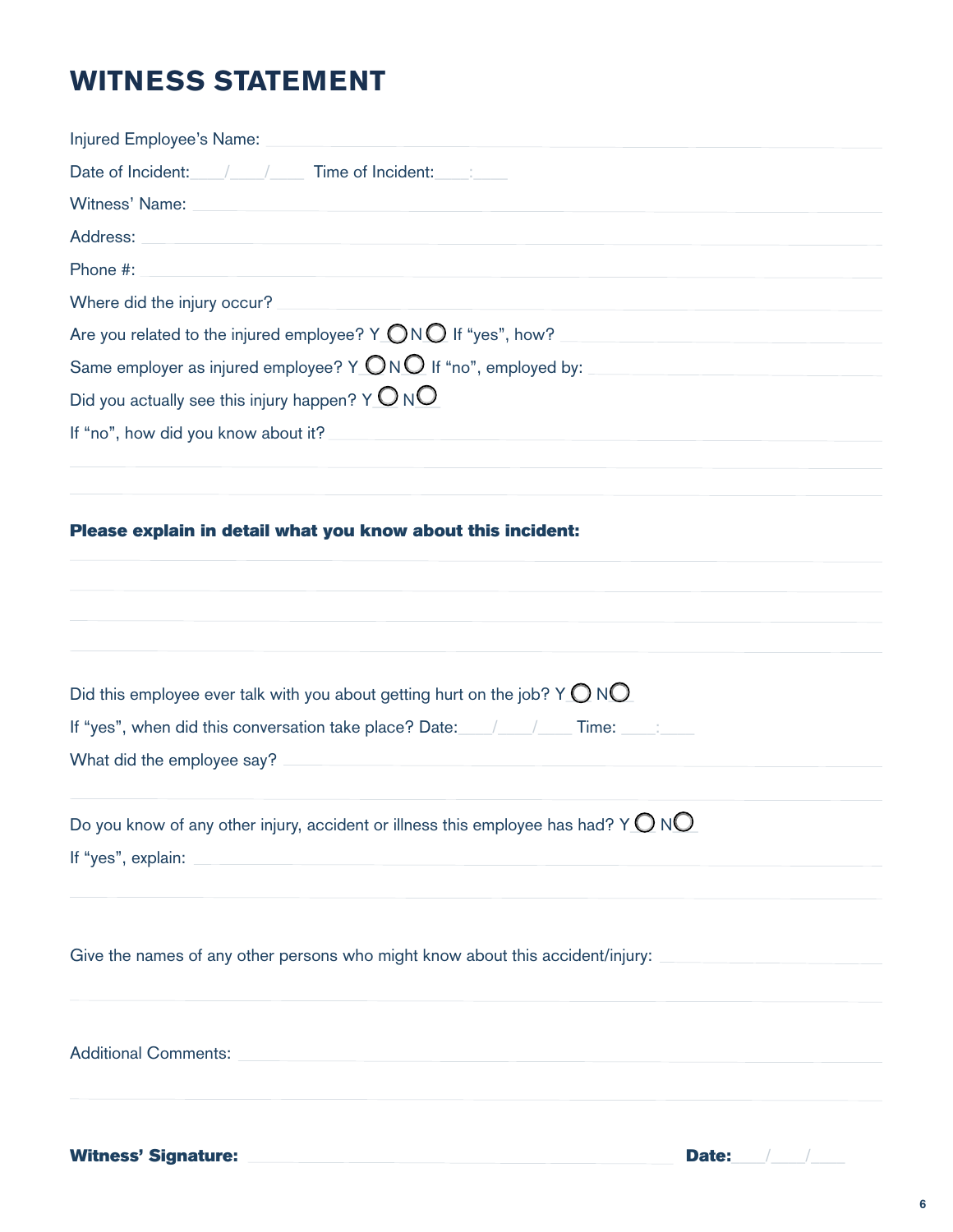# **PLAN DE LESIONES EN EL TRABAJO EN TEXAS REPORTE DEL INCIDENTE DEL EMPLEADO**

*INSTRUCCIONES: Llene esta forma completamente, firme la forma donde indicado y regrese la original a su supervisor inmediato inmediatamente después de reportar su incidente relacionado con el trabajo.*

## **INFORMACIÓN DEL EMPLEADO**

| Nombre del Empleado:       |                            |
|----------------------------|----------------------------|
| Domicilio:                 |                            |
| Teléfono:                  | Fecha Contratado: / /      |
| Ocupación:                 | Estado Civil:              |
| SS:                        | Fecha de Nacimiento: / / / |
| Departamento/Localización: |                            |

## **INFORMACIÓN DEL INCIDENTE/EXPOSICIÓN**

| Fecha del Incidente: / / | Hora del Incidente: Fig. 1. England St. |
|--------------------------|-----------------------------------------|
|                          | Hora Reportada del Incidente: 1996      |
| Reportado a:             |                                         |
| Nombre del Supervisor:   |                                         |
| Teléfono del Supervisor: |                                         |
| Lugar del Incidente:     |                                         |
| Teléfono del Trabajo:    |                                         |

#### **Nombre y teléfono de cada testigo.**

| Nombre: | Teléfono: |
|---------|-----------|
| Nombre: | Teléfono: |
| Nombre: | Teléfono: |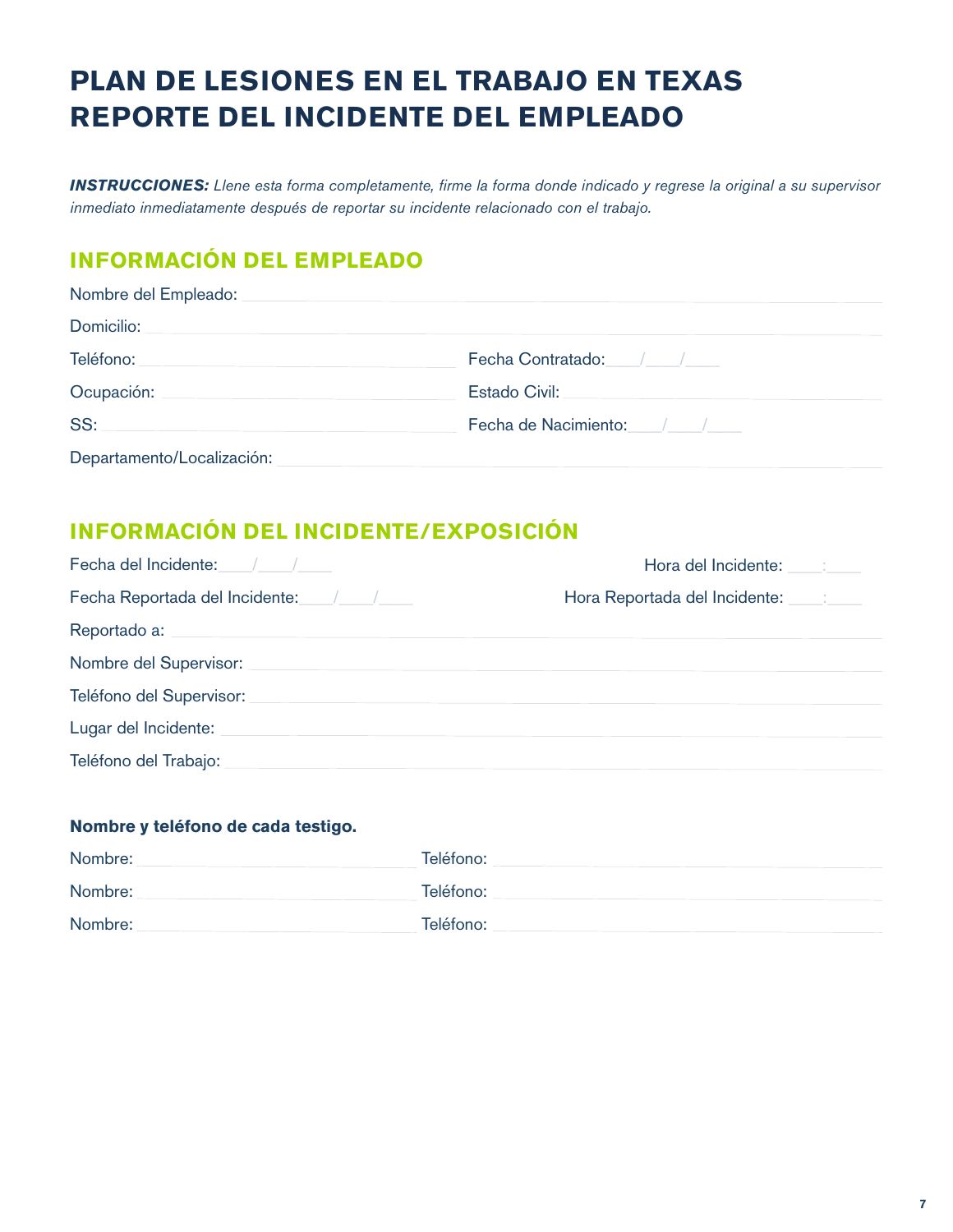¿Qué hacía usted antes que sucedió el incidente? Describa la actividad, así como las herramientas,

equipo, o materiales que usted utilizaba. Sea específico.

Describa lo que sucedió. Describa cómo la lesión actualmente ocurrió.

## **INFORMACIÓN DE LA LESIÓN**

¿Ha sido tratado usted para una lesión similar antes? Sí\_\_\_No\_\_\_

De ser así, por favor describa cualquier tratamiento previo que usted recibió y el nombre(s) y número(s) de teléfono del Proveedor(es) de Asistencia Médica que le proporcionó tratamiento previo:

| La Naturaleza de la Lesión: |  |  |
|-----------------------------|--|--|
| Parte del Cuerpo Lesionado: |  |  |
|                             |  |  |

Certifico que la información de arriba es verdadera y correcta mi entero conocimiento. Entiendo que si declino tratamiento médico en este momento, que mi Empleador no será responsable de ningún gasto relacionado al Incidente ni ninguna lesión resultante, a menos que el Plan me apruebe antes estos gastos. Entiendo aún más que yo no seré elegible para beneficios bajo el Plan a menos que reciba cuidado médico de un Proveedor Aprobado dentro de los primeros 14 días de la fecha del Incidente.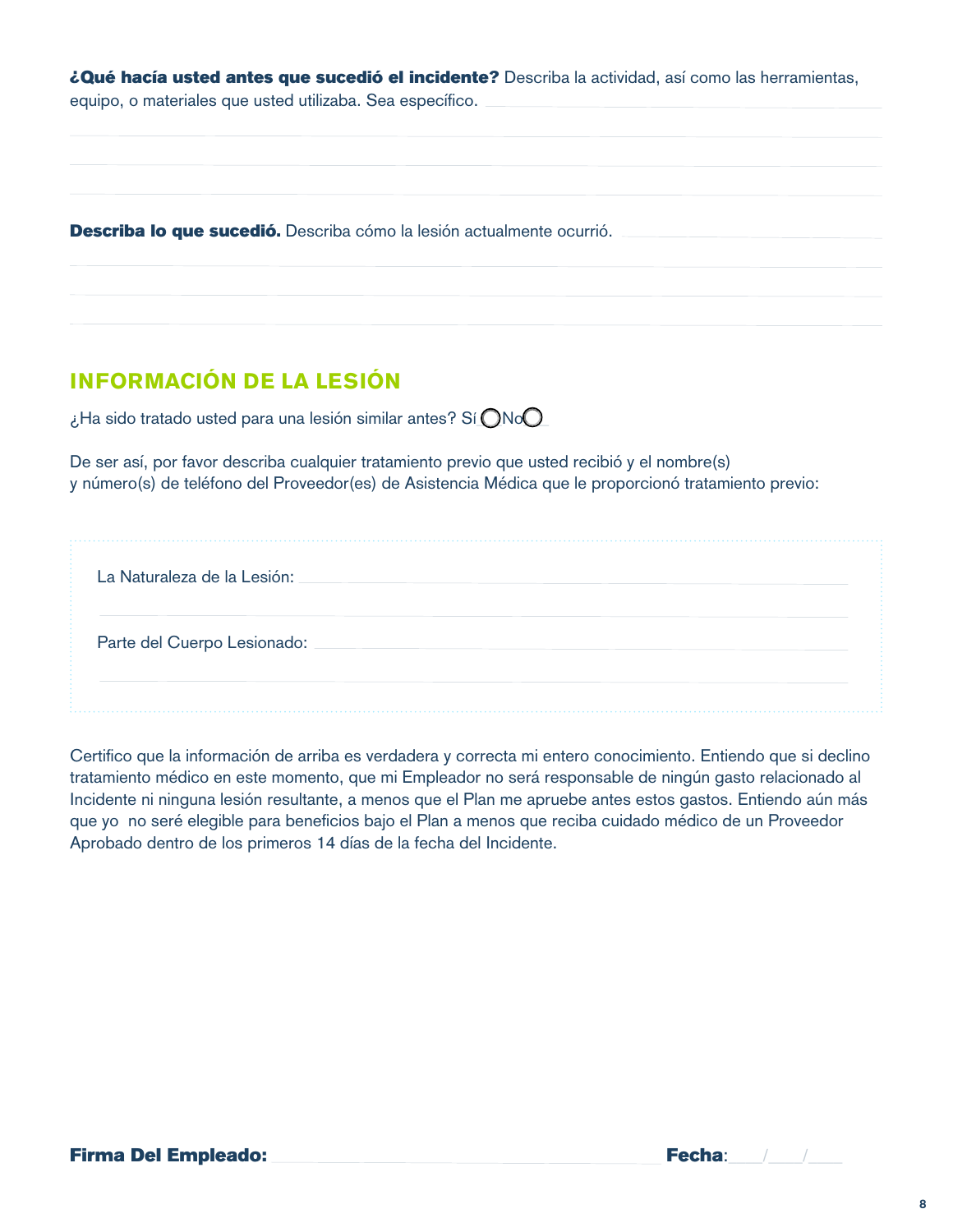# **HIPAA AUTHORIZATION FOR RELEASE OF PROTECTED HEALTH INFORMATION**

Plan Participant Name:  $\Box$  Date of Injury:

**Authorization:** I hereby authorize any physician, hospital, pharmacy, health care provider, other health care facility, insurance company, prior employer or (specific any additional persons)

to use with and disclose any of my medical records or other protected health information to, the following representative of (the "Plan"): (1) any claims adjuster, claims manager or authorized staff member of Occupational Accident Risk, Inc. and (2) The employer's representative and appeals committee members and their authorized staff members.

I further authorize such healthcare providers, persons and Plan representatives to use with, and disclose such protected health information to (1) Occupational Accident Risk, Inc.. authorized representative, authorized employees of the employers Human Resources, Risk Management, Safety Legal, Accounting/Payroll Employee Benefits and Information Technology (IT) Departments] (2) Supervisors AND OR OTHER FIELD REPRESENTATIVES (3) The Plan's Privacy Officer, (4) any medical case management group, repricing company, insurance agent, insurance carrier, consultant, attorney, business associate or other persons authorized by the employer or Occupational Accident Risk, Inc.. to perform business or legal services in connection with my work-related incident referenced above and (5) (specify any additional persons:

**Purpose of Authorizations:** I understand that this Authorization is given for the following purposes only: (1) the treatment of any occupational illness/injuries allegedly arising from my work-related incident referenced above, such as discussion of my diagnosis, treatment, prognosis and overall health condition; (2) the payment of any claim for Plan benefits, such as pre-authorization of medical treatment, case management and making benefit determinations; (3) the health care operations of the Plan, such as claims audits, coordination of benefits/ subrogation and the renewal or replacement of Plan related insurance; (4) the assessment of my ability to qualify for a leave of absence or return to full or modified job duties; (5) the use and disclosure of post-accident drug & alcohol test results; (6) assisting me (or my Authorized Representative below) with benefit claims or other Planrelated issues; (7) liability and safety evaluations and activities, and (8) )please specify and additional reason(s):

**Acknowledgement:** By signing below, I understand and acknowledge that (1) this authorization shall expire on the date upon which I am no longer eligible for plan benefits; (2) I have the right to revoke this Authorization by contacting the following person in writing Occupational Accident Risk, Inc. P O Box 2414 Boerne, 78006 however, this revocation will not apply to any use or disclosure made prior to the plan's receipt of my revocation; (3) the Plan may not condition treatment, payment, enrollment or eligibility for benefits solely on whether I sign this Authorization; (4) there is a potential that my protected health information used and disclosed in accordance with this Authorization may be re-disclosed by certain persons receiving this information and may then no longer be protected by federal law and (5) I am entitled to a copy of this Authorization and that a photocopy of this

| <b>Plan Participant's Signature:</b> | Date: |  |
|--------------------------------------|-------|--|
| <b>Witness' Signature:</b>           | Date: |  |